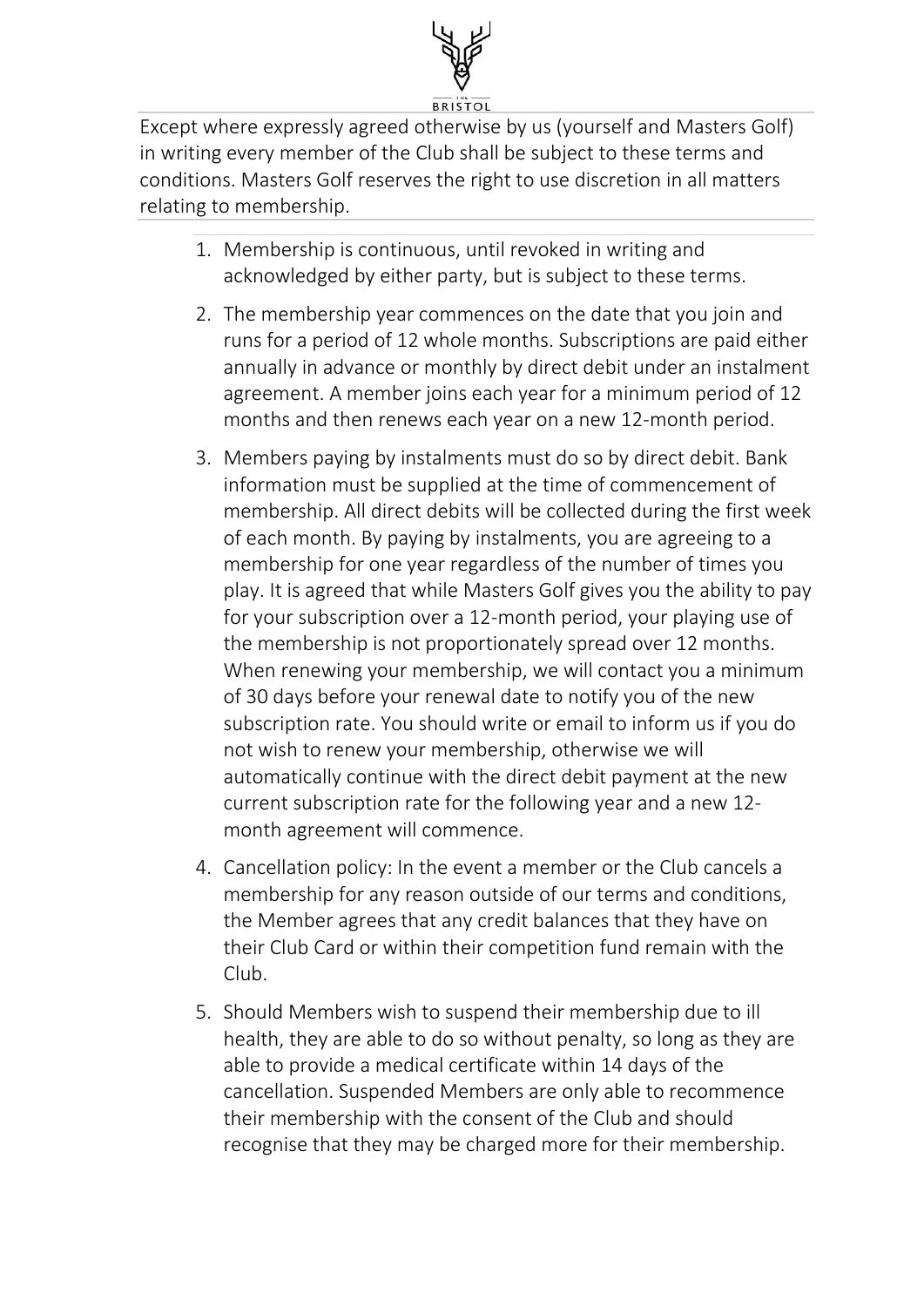- 6. Members are responsible for their guests.
- 7. Members joining mid-month will pay pro-rata to the nearest first of the month. Payment for this abbreviated period is taken with the initial 12-month payment.
- 8. Members will be notified by email of any changes to subscription fees; the Club website will detail any other changes. Renewal notices are sent out by email, giving at least 30 days' notice before the renewal date. The Club cannot be held responsible for address errors.
- 9. Terms and conditions of membership may be revised from time to time and Members should be aware of the terms and conditions posted on the website. Should such changes occur, Masters Golf will advise the Member of changes prior to their renewal.
- 10.Should the Club be closed due to bad weather, re-development work or under direction from a local authority or the government, it is recognised that your membership will continue and this contract will remain valid. Both the Club and all Members accept that this membership has variations on monthly and seasonal usage and it is, therefore, not reasonable to dispute continuity of service based on one or more month's service interruption.
- 11.For Members who wish to pay annually in advance, your subscription should be paid in full within seven days of the renewal date otherwise your membership will be suspended until payment is received in full. Should the amount outstanding remain unpaid at the end of the first month after renewal, the membership will be cancelled.
- 12.Members who wish to pay monthly by direct debit should be aware that if a direct debit collection is not honoured, their membership will be suspended immediately. If the amount outstanding remains unpaid within 28 days of the collection date, the membership will be cancelled. In the event of a direct debit Member's membership being cancelled due to non-payment, the Club has the right to claim all future monthly payments up until the renewal date. In addition, each and every time a direct debit is returned unpaid, the member will be liable for a £30.00 administration fee to mitigate some of the costs associated with the payment failure.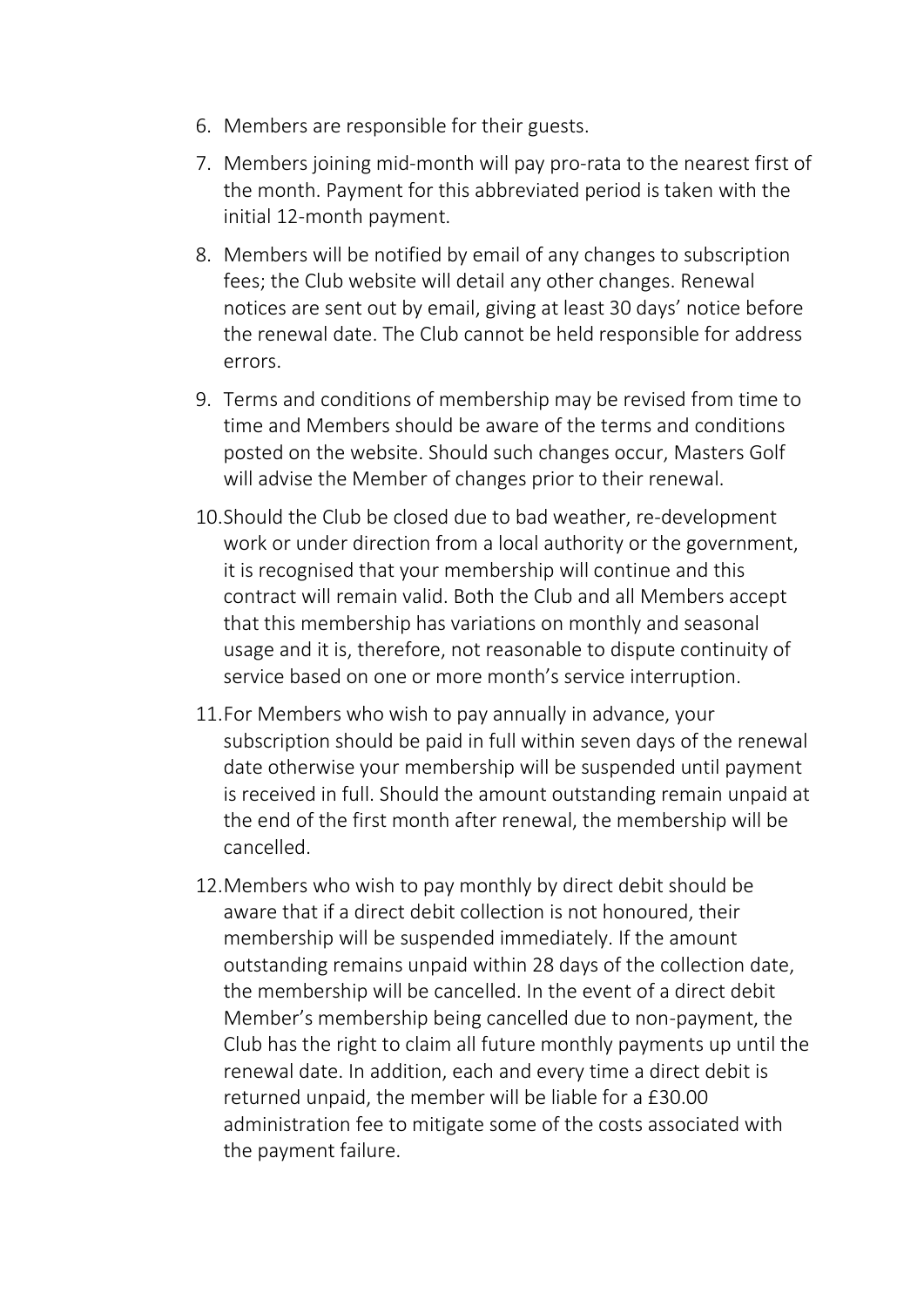- 13.No refund will be made on resignation for subscription payments received.
- 14.Subscriptions are inclusive (where applicable) of any VAT but not any affiliation fees unless otherwise stated.
- 15.The Club will endeavour to provide golf courses and communal areas in the best condition possible. This may, from time to time, result in closure of holes or parts of holes to make improvements considered to be in the best long-term interest of the course. The course or practice areas may be closed for extreme weather conditions or for competitions and for booked play outside of Members' times.
- 16.All Members agree to abide by the Club's code of conduct, which is to respect the Club's property, staff, fellow Members, and visitors at all times. The Club reserves the right to revoke a membership without compensation if this code is not adhered to by any Member. This code includes taking care not to publish any information on any social media platform that is hearsay, nonfactual or their opinion, which may discredit the Club or Masters Golf as an entity. Any Member infringing Clause 16 may be disciplined, which may include being expelled from the Club.

## FLEXIBLE MEMBERSHIPS

Except where expressly agreed otherwise by Masters Golf in writing every Member of this category of membership shall be subject to these terms and conditions. Masters Golf reserves the right to use discretion in all matters relating to membership.

- 1. A flexible points Member is a Member that can play on any day of the week.
- 2. In order for a flexible Member to book golf, they must have sufficient points in their account to book a tee time.
- 3. All points acquired have a lifespan of 365 days, which includes the day of purchase. If points acquired have not been used after a further 364 whole days after the day of purchase, they will expire and have no further value.
- 4. All points acquired need to be purchased in full before they are used.